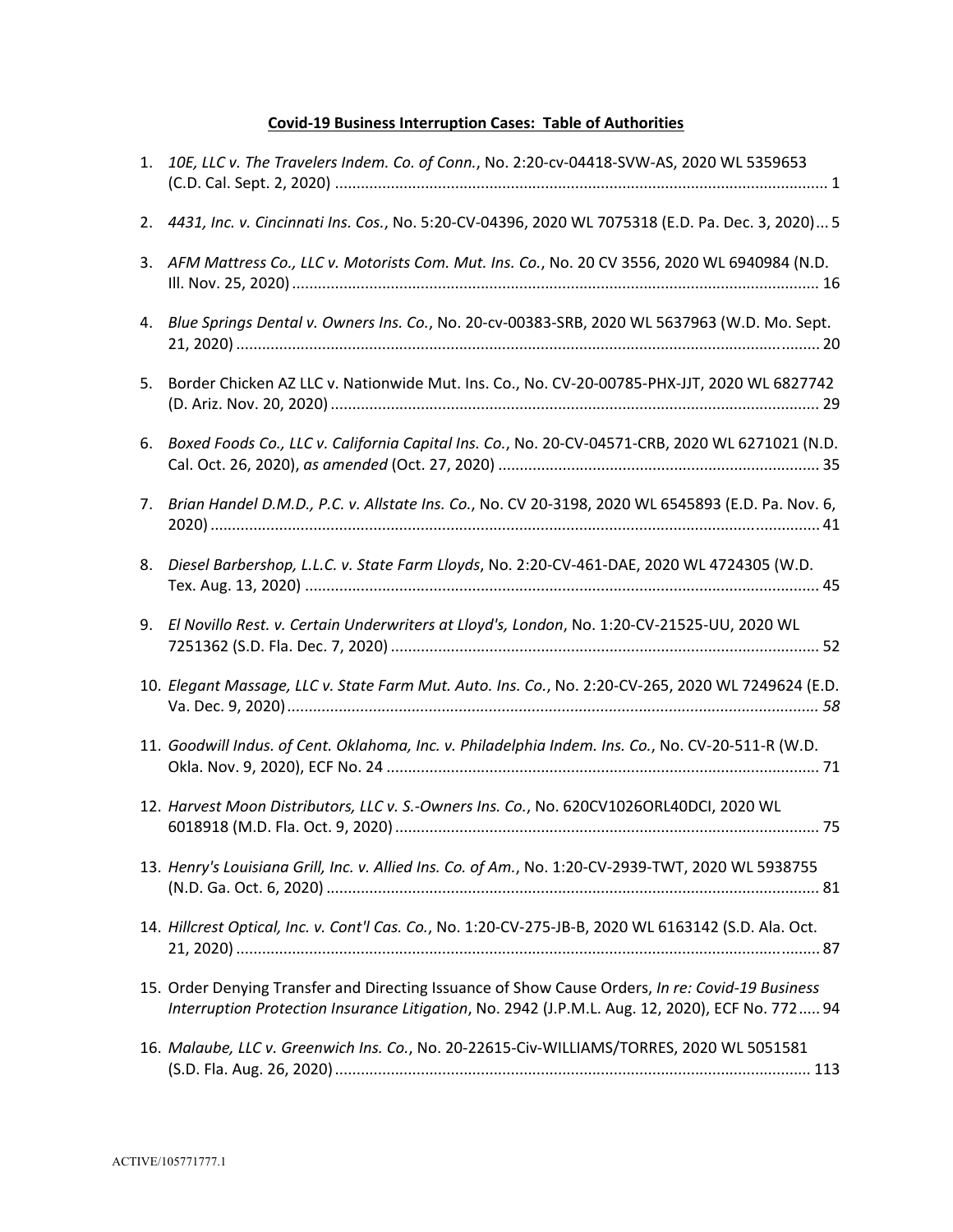| 17. Mauricio Martinez, D.M.D., P.A. v. Allied Ins. Co. of Am., No. 2:20-cv-00401-FtM-66NPM, 2020                                                                                     |
|--------------------------------------------------------------------------------------------------------------------------------------------------------------------------------------|
| 18. Order Denying Transfer, In re: Certain Underwriters of Lloyd's London, COVID-19 Business<br>Interruption Protection Insurance Litigation, No. 2961 (J.P.M.L. Aug. 12, 2020)  124 |
| 19. Order Denying Transfer, In re: Cincinnati Insurance Company COVID-19 Business Interruption                                                                                       |
| 20. Order Denying Transfer, In re: Hartford COVID-19 Business Interruption Protection Insurance                                                                                      |
| 21. Transfer Order, In re: Society Insurance Company COVID-19 Business Interruption Protection                                                                                       |
| 22. Order Denying Transfer, In re: Travelers COVID-19 Business Interruption Protection Insurance                                                                                     |
| 23. Mudpie, Inc. v. Travelers Cas. Ins. Co. of Am., No. 20-cv-03213-JST, 2020 WL 5525171 (Sept. 14,                                                                                  |
| 24. North State Deli, LLC v. The Cincinnati Ins. Co., No. 20-CVS-02569 (N.C. Super. Ct. Oct. 9, 2020)                                                                                |
| 25. Optical Servs. USA/JCI v. Franklin Mut. Ins. Co., No. BER-L-3681-20, 2020 N.J. Super. Unpub.                                                                                     |
| 26. Pappy's Barber Shops v. Farmers Group, Inc., No. 20-CV-907-CAB-BLM, 2020 WL 5500221 (S.D.                                                                                        |
| 27. Promotional Headwear Int'l v. The Cincinnati Ins. Co., No. 20-CV-2211-JAR-GEB, 2020 WL                                                                                           |
| 28. Rose's 1, LLC v. Erie Ins. Exchange, 2020 CA 002424 B, 2020 D.C. Super. LEXIS 10 (D.C. Super. Ct.                                                                                |
| 29. Sandy Point Dental, P.C. v. The Cincinnati Ins. Co., No. 20 CV 2160, 2020 WL 5630465 (N.D. Ill.                                                                                  |
| 30. Seifert v. IMT Ins. Co., No. CV 20-1102 (JRT/DTS), 2020 WL 6120002 (D. Minn. Oct. 16, 2020). 210                                                                                 |
| 31. Selane Products, Inc. v. Continental Cas. Co., No. 2:20-cv-07834-MCS-AFM (C.D. Cal. Nov. 24,                                                                                     |
| 32. Social Life Magazine, Inc. v. Sentinel Ins. Co., No. 20 Civ. 3311 (VEC) (S.D.N.Y. May 14,2020) 227                                                                               |
| 33. Studio 417 v. The Cincinnati Insurance Company, No. 20-cv-03127-SRB, 2020 WL 4692385 (W.D.                                                                                       |